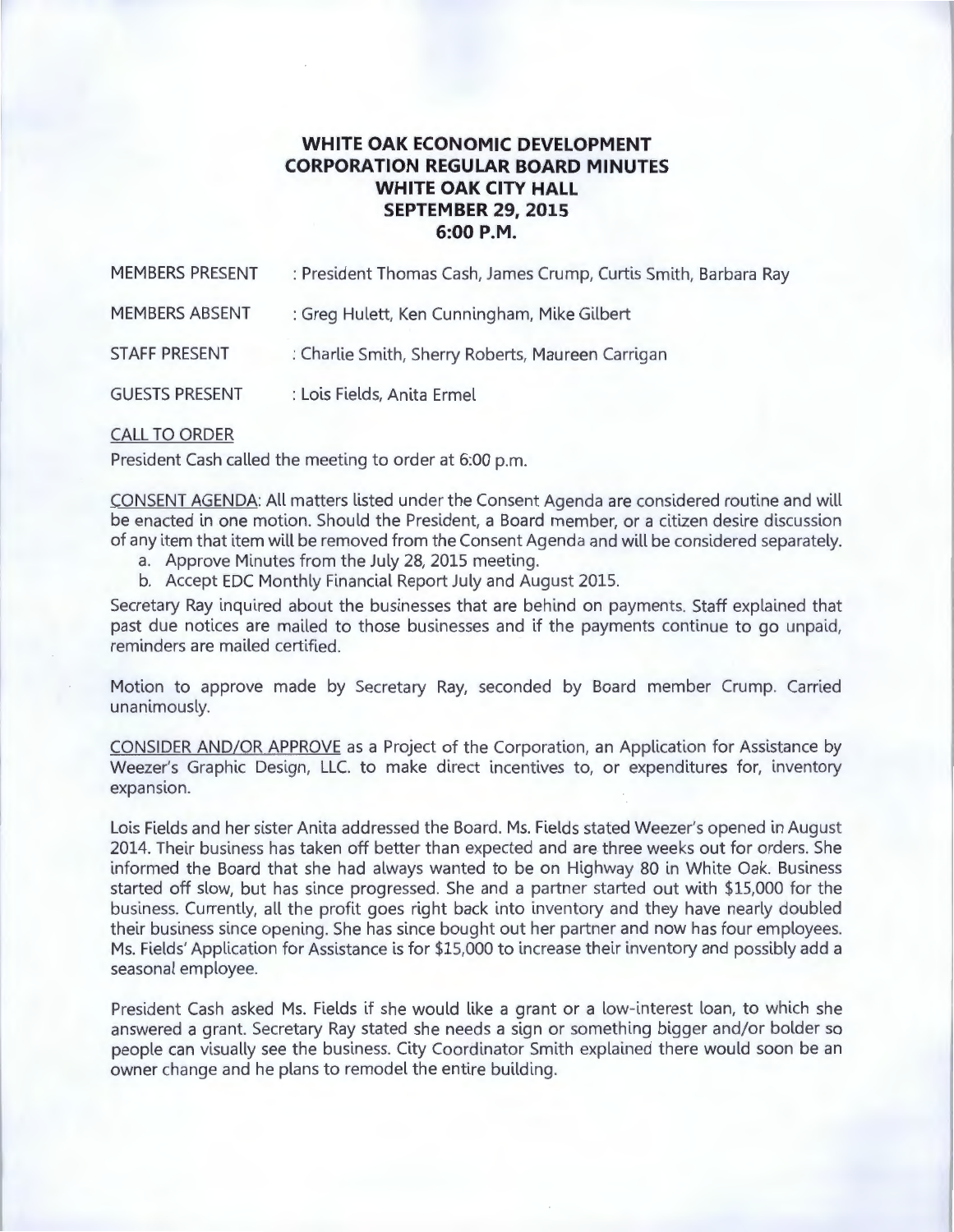Ms. Fields stated that while she is in need of a four-head sewing machine, this equipment is out of her price range for now. The machine she plans to purchase next is a printer/cutter and is around \$14,000.

Vice-President Curtis Smith asked about the business code because they are retail. City Coordinator Charlie Smith handed out a paper that explains allowable Type "B" economic development projects, which includes projects that will expand businesses in the community. Anything over \$10,000 must have city council approval as a resolution with two readings.

Vice-President Smith reminded President Cash that the Board does not have the final say. President Cash agreed, but believes the Council will not have an issue with this incentive.

Board member Crump made the motion to approve a \$15,000 grant incentive to Weezer's Graphic Design, seconded by Vice-President Smith. Carried unanimously.

CONSIDER AND/OR APPROVE as a Project of the Corporation, an Application for Assistance by Yumi Ice Cream Co., Inc. to make direct incentives to, or expenditures for, the creation and/or retention of primary jobs associated with the relocation and development of its current operations in the Willow Lake Business Park.

City Coordinator Smith explained Yumi Ice Cream Co., is based out of Dallas and is a Dryer's Ice Cream distributor in the South Lake Harris Circle. The company has run out of space in their current location. Greg Hulett will soon build a one-million dollar building in Willow Lake Business Park that Yumi Ice Cream will lease. By Yumi Ice Cream moving into Willow Lake, their personal property taxes will transfer from Dallas to White Oak. President Cash asked about the location of the building in Willow Lake. City Coordinator Smith answered toward the end on the right-hand side. The company is asking for \$75,000 to help with the move and to purchase new equipment.

Vice-President Smith made a motion to approve a \$75,000 grant incentive to Yumi Ice Cream Co., Inc., seconded by Board member Crump. Carried unanimously.

CONSIDER AND/OR APPROVE the release of WOEDCO's interest in the "Common Area" of Willow Lake Business Park.

Mike Clemens has purchased the Good Shepherd Medical Center facility up to the highway, which consists of three lots. The pond and the two front lots are considered the "common area ." Since WOEDCO owns Lot 8 now, Mr. Clemens is asking for a release of claim to that common area. President Cash asked what the plans were for the building. City Coordinator Smith said Mr. Clemens plans to use it as his architect building. President Cash asked what Mr. Clemens' plans are for the common area. Charlie answered that he plans to add fountains to the pond and make it aesthetically pleasing.

Motion to approve made by Vice-President Smith, seconded by Board member Crump. Carried unanimously.

EXECUTIVE SESSION - The White Oak Economic Development Corporation Board will meet in Executive Session as authorized by Title 5, Chapter 551, Texas Government Code, The Texas Open Meetings Act, for the following purpose: